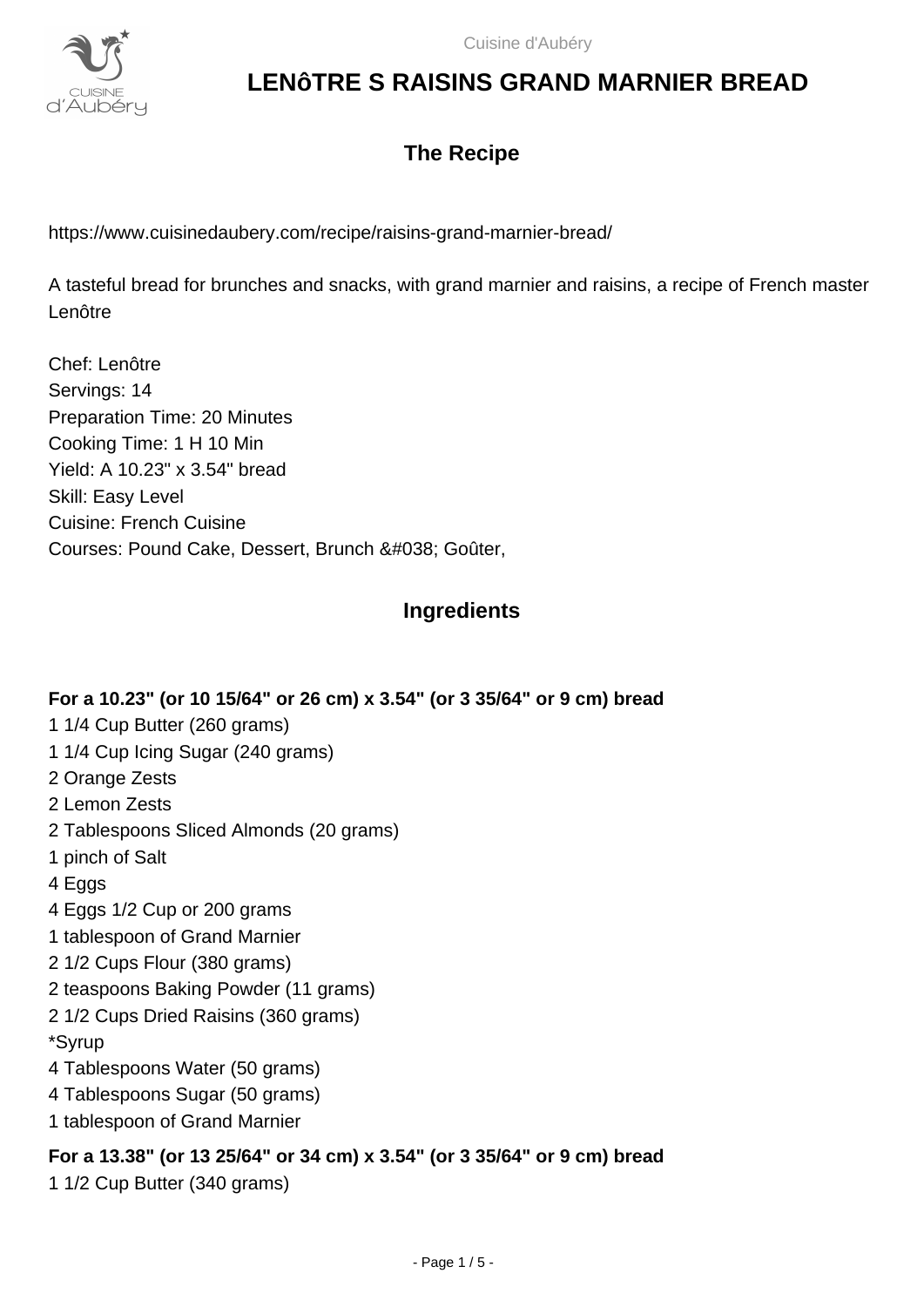

- 1 1/2 Cup Icing Sugar (313.8 grams)
- 2.6 Orange Zests
- 2.6 Lemon Zests
- 3 Tablespoons Sliced Almonds (26.1 grams)
- 1 pinch of Salt
- 5.2 Eggs
- 5.2 Eggs 2/3 Cup or 260 grams
- 1.3 tablespoons of Grand Marnier
- 3 1/2 Cups Flour (496.9 grams)
- 1 Tablespoon Baking Powder (14.3 grams)
- 3 1/4 Cups Dried Raisins (470.7 grams)
- \*Syrup
- 1/3 Cup Water (65.3 grams)
- 1/3 Cup Sugar (65.3 grams)
- 1.3 tablespoons of Grand Marnier

### **For a 11.81" (or 11 13/16" or 30 cm) x 3.54" (or 3 35/64" or 9 cm) bread**

1 1/3 Cup Butter (300 grams) 1 1/2 Cup Icing Sugar (276.9 grams) 2.3 Orange Zests 2.3 Lemon Zests 2 Tablespoons Sliced Almonds (23 grams) 1 pinch of Salt 4.6 Eggs 4.6 Eggs 1/2 Cup or 229 grams 1.1 tablespoons of Grand Marnier 3 Cups Flour (438.4 grams) 1 Tablespoon Baking Powder (12.6 grams) 2 3/4 Cups Dried Raisins (415.3 grams) \*Syrup 1/4 Cup Water (57.6 grams) 1/4 Cup Sugar (57.6 grams) 1.1 tablespoons of Grand Marnier

### **For a 8.66" (or 8 21/32" or 22 cm) x 3.54" (or 3 35/64" or 9 cm) bread**

1 Cup Butter (220 grams) 1 Cup Icing Sugar (203 grams) 1.6 Orange Zests 1.6 Lemon Zests 2 Tablespoons Sliced Almonds (16.9 grams) 1 pinch of Salt 3.3 Eggs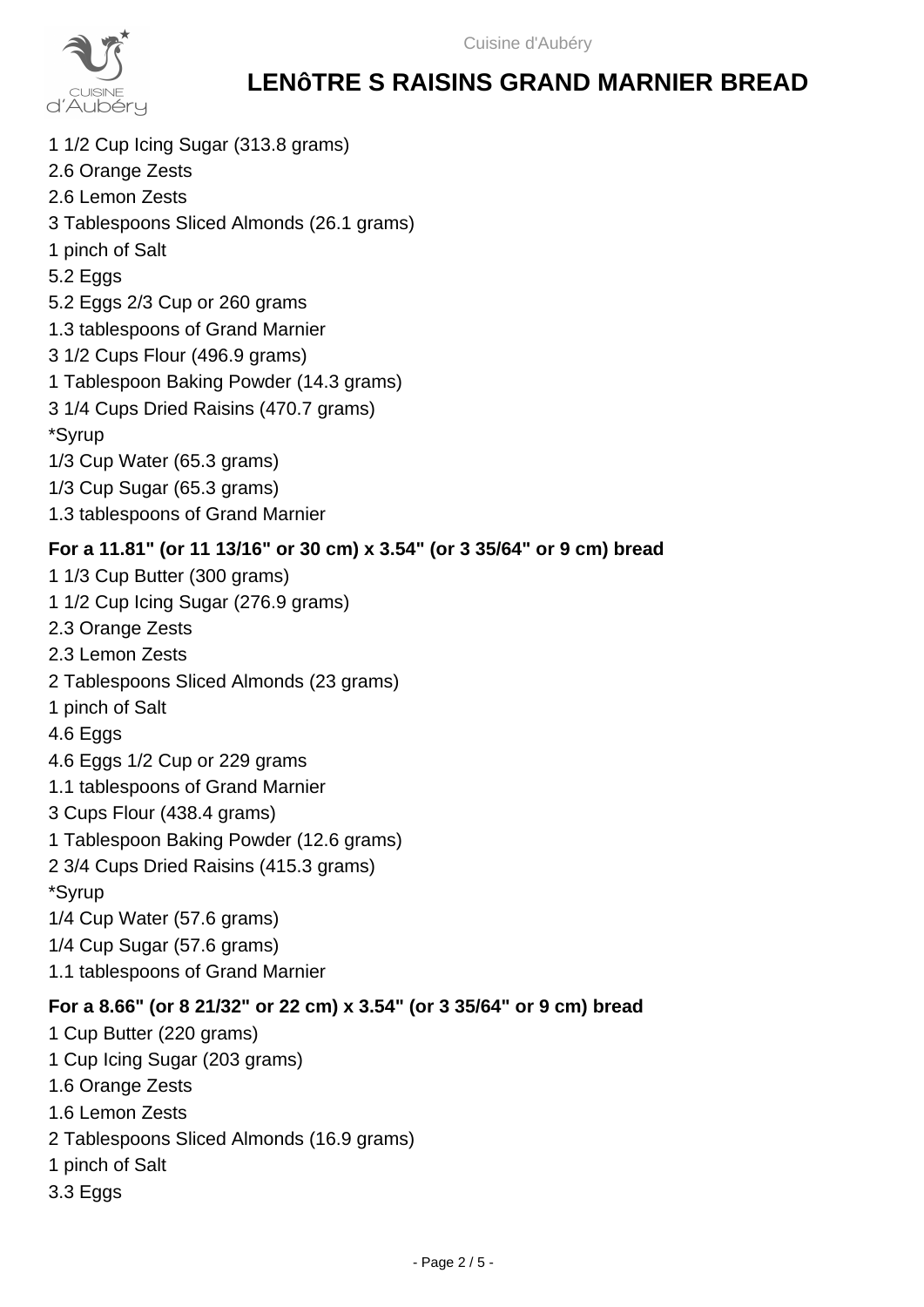

3.3 Eggs 1/2 Cup or 165 grams 0.8 tablespoon of Grand Marnier 2 1/4 Cups Flour (321.5 grams) 2 teaspoons Baking Powder (9.3 grams) 2 Cups Dried Raisins (304.6 grams) \*Syrup 3 Tablespoons Water (42.3 grams) 3 Tablespoons Sugar (42.3 grams) 0.8 tablespoon of Grand Marnier **For a 7.08" (or 7 3/32" or 18 cm) x 3.54" (or 3 35/64" or 9 cm) bread** 3/4 Cup Butter (180 grams) 3/4 Cup Icing Sugar (166.1 grams) 1.3 Orange Zests 1.3 Lemon Zests 1 Tablespoon Sliced Almonds (13.8 grams) 1 pinch of Salt 2.7 Eggs 2.7 Eggs 1/3 Cup or 135 grams 0.6 tablespoon of Grand Marnier 1 3/4 Cup Flour (263 grams) 2 teaspoons Baking Powder (7.6 grams) 1 2/3 Cup Dried Raisins (249.2 grams) \*Syrup 2 Tablespoons Water (34.6 grams) 2 Tablespoons Sugar (34.6 grams) 0.6 tablespoon of Grand Marnier **Half: For a 5.11" (or 5 1/8" or 13 cm) xt 3.54" (or 3 35/64" or 9 cm) bread** 1/2 Cup Butter (130 grams) 1/2 Cup Icing Sugar (120 grams) 1 Orange Zest 1 Lemon Zest 1 Tablespoon Sliced Almonds (10 grams) 1 pinch of Salt 2 Eggs 2 Eggs 1/4 Cup or 100 grams 1/2 tablespoon of Grand Marnier 1 1/3 Cup Flour (190 grams) 1 teaspoon Baking Powder (5.5 grams) 1 1/4 Cup Dried Raisins (180 grams) \*Syrup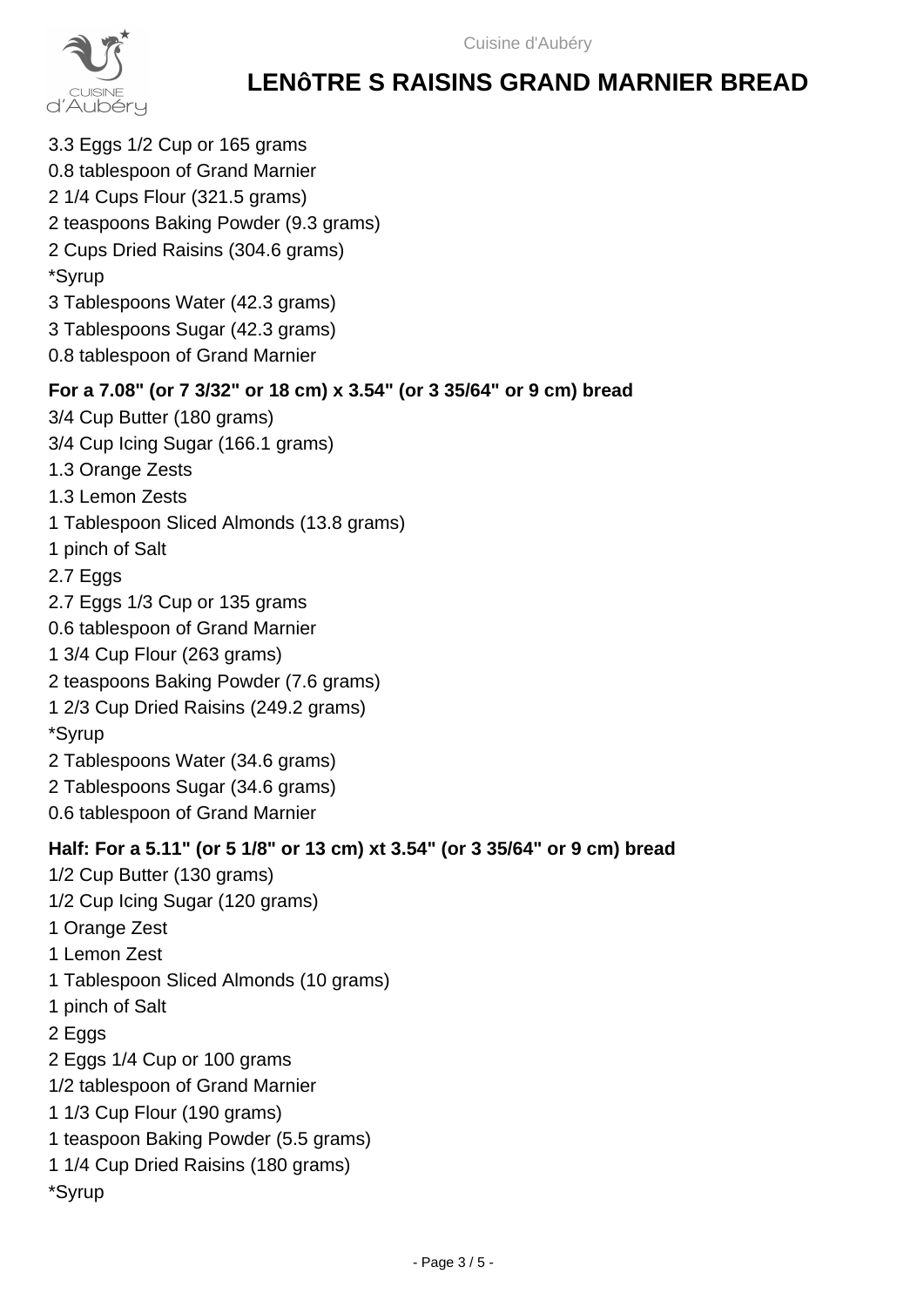

- 2 Tablespoons Water (25 grams)
- 2 Tablespoons Sugar (25 grams)
- 1/2 tablespoon of Grand Marnier

### **Steps**

### **Preparing the raisins**

- 1. Lenôtre tells us to start preparing the dried raisins : Pour water in a saucepan and bring to a boil
- 2. Add in the Dried Raisins (2 1/2 Cups or 360 g)
- 3. Cook for 10 seconds
- 4. Remove from heat
- 5. Drain the liquid by pouring the content of the saucepan through a small colander
- 6. Transfer the Dried Raisins (2 1/2 Cups or 360 g) into a ziploc bag and close the bag
- 7. Let cool down in the fridge
- 8. For this recipe, you may use a spatula, or a stand mixer (like a Kitchen Aid appliance)
- 9. Soften the Butter (1 1/4 Cup or 260 g)
- 10. Add in the Icing Sugar (1 1/4 Cup or 240 g) and mix
- 11. Zest the Orange Zests (2) et the Lemon Zests (2): To zest the fruit, use a microplane or grater
- 12. Add in and mix the Sliced Almonds (2 Tablespoons or 20 g) and the Salt (1 pinch)
- 13. Add in the Eggs (4) and mix
- 14. Add in the Grand Marnier (1 tablespoon) and mix
- 15. Sift and mix the Flour (2 1/2 Cups or 380 g) and the Baking Powder (2 teaspoons or 11 g)
- 16. Take the Dried Raisins (2 1/2 Cups or 360 g) out of the fridge, add in and mix

### **Preparing the mold**

- 17. Slightly grease the baking mold with melted butter
- 18. Place a parchment paper, press, and trim the excess with scissors

### **Cooling down**

- 19. Fill the mold with the batter
- 20. Place it in the refrigerator for 2 hours

### **Baking**

- 21. Remove the mold (with the batter in it) from the refrigerator
- 22. Place in preheated oven at 320 F / 160 C
- 23. After 20 minutes lightly slice the top of the bread lengthwise

### **The syrup**

24. In a saucepan, bring to a boil the Water (4 Tablespoons or 50 g) and the Sugar (4 Tablespoons or 50 g)

- 25. Remove from heat
- 26. Pour in the Grand Marnier (1 tablespoon)